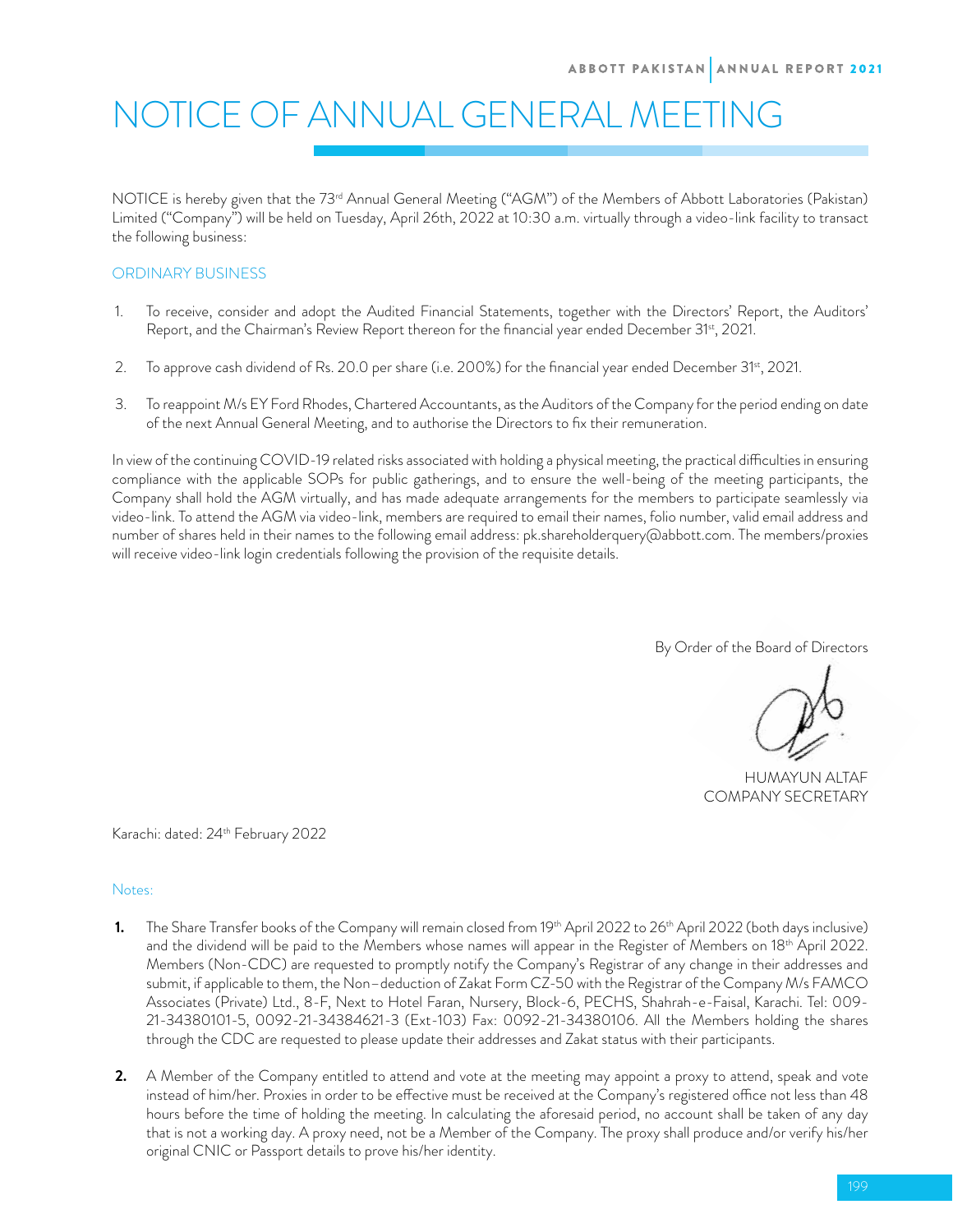## NOTICE OF ANNUAL GENERAL MEETING

- **3.** Form of proxy is attached in the Annual Report.
- **4.** Shareholders are requested to notify the Company of any change in their addresses, if any immediately.
- **5.** CDC Account Holders will further have to follow the under mentioned guidelines as laid down in Circular 1 dated January 26, 2000 issued by the Securities and Exchange Commission of Pakistan.

## **6. For Attending the AGM:**

- In case of individuals, the account holder or sub-account holder and/or the person whose securities are in group account and their registration details are uploaded as per the Regulations, shall authenticate his/her identity by verifying his/her Computerized National Identity Card (CNIC) or passport details for the purpose of attending the meeting.
- (ii) In case of corporate entity, the Board of Directors' resolution/ power of attorney with specimen signature of the nominee shall be verified (unless it has been provided earlier).

## **7. For Appointing Proxies:**

- (i) In case of individuals, the account holder or sub-account holder and/or the person whose securities are in group account and their registration details are uploaded as per the Regulations, shall submit the proxy form as per the above requirement.
- (ii) The proxy form shall be witnessed by two persons whose names, addresses and CNIC numbers shall be mentioned on the form.
- (iii) Attested copies of CNIC or the passport of the beneficial owners and of the Proxy shall be furnished with the proxy form.
- (iv) The Proxy shall verify his/her CNIC or passport details at the time of the AGM.
- (v) In case of corporate entity, the Board of Directors' resolution/power of attorney with specimen signature shall be submitted (unless it has been provided earlier) and/or verified along with proxy form to the Company.

## **8. Withholding Tax on Dividend under Section 150 the Income Tax Ordinance, 2001:**

- (i) Pursuant to the provisions of the Finance Act 2019 effective July 1, 2019, the rates of deduction of income tax from dividend payments under the Income Tax Ordinance have been revised as follows:
	- 1. Rate of tax deduction for active tax payers is 15%.
	- 2. Rate of tax deduction for non-active tax payers is 30%.

 Shareholders who are filers, are advised to make sure that their names are entered into latest Active Tax Payers List (ATL) provided on the website of FBR at the time of dividend payment, otherwise they shall be treated as non-filers and tax on their cash dividend will be deducted at the rate of 30% instead of 15%.

- (ii) As per FBR Circulars C. No.1 (29) WHT/2006 dated 30 June 2010 and C. No.1 (43) DG (WHT)/2008-Vol. II66417-R dated 12 May 2015, the valid exemption certificate is mandatory to claim exemption of withholding tax U/S 150 of the Income Tax Ordinance, 2001 (tax on dividend amount) where the statutory exemption under clause 47B of Part-IV of Second Schedule is available. The shareholders who fall in the category mentioned in above clause and want to avail exemption U/S 150 of the Ordinance, must provide valid Tax Exemption Certificate to our Share Registrar FAMCO Associates (Private) Limited before book closure otherwise tax will be deducted on dividend as per applicable rates.
- (iii) Further, according to clarification received from Federal Board of Revenue (FBR), with-holding tax will be determined separately on 'Filer/Non-Filer' status of Principal shareholder as well as Joint-Holder(s) based on their shareholding proportions, in case of joint accounts.